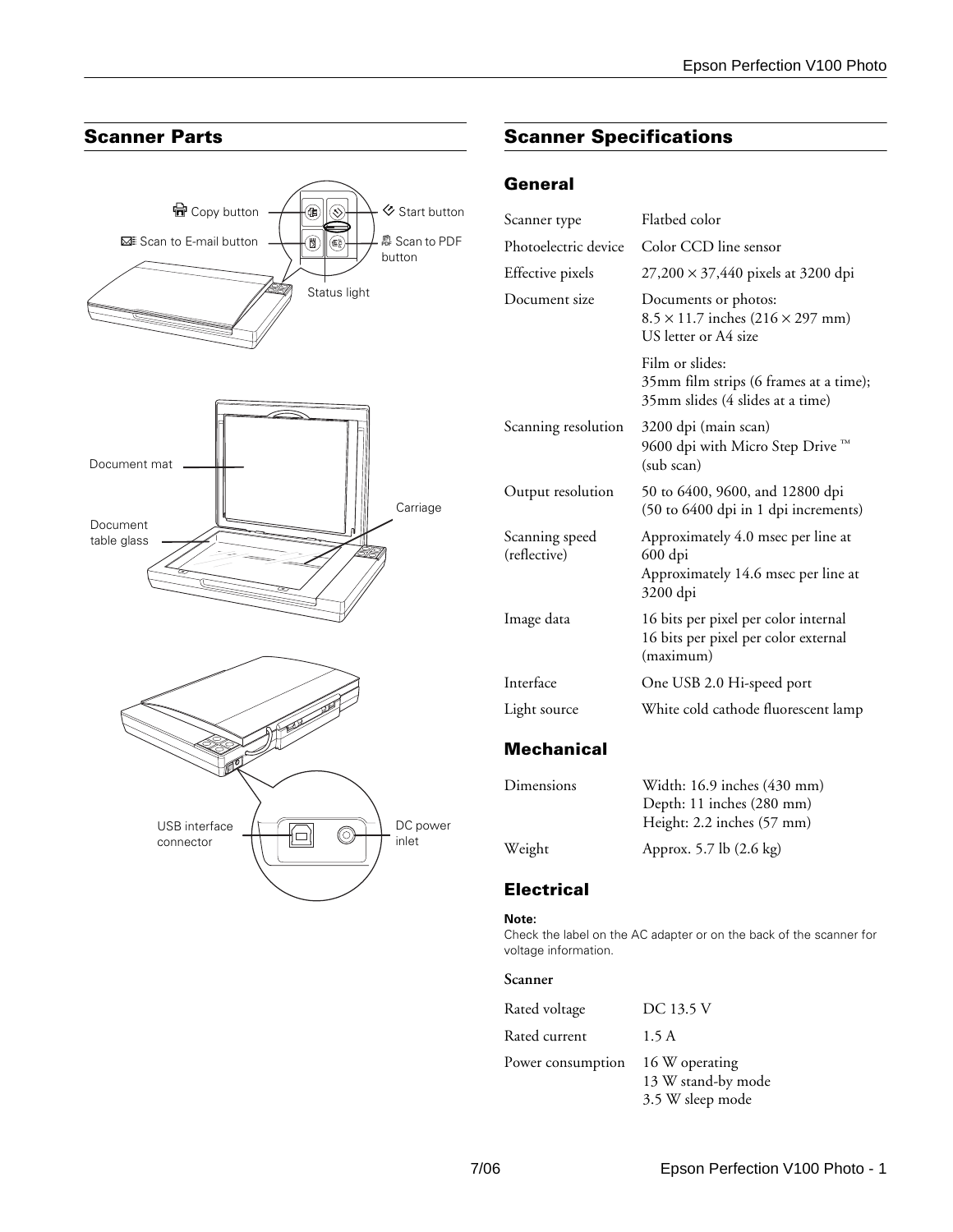#### **AC Adapter (A391UC)**

| Rated input voltage AC 100 to 120 V |               |
|-------------------------------------|---------------|
| Rated input current                 | 0.6 A         |
| Rated frequency                     | 50 to 60 $Hz$ |
| Rated output voltage DC 13.5 V      |               |
| Rated output current 1.5 A          |               |
|                                     |               |

## **Environmental**

|                         |           | Temperature Operating 41 to 95 °F (5 to 35 °C)                                                                                           |
|-------------------------|-----------|------------------------------------------------------------------------------------------------------------------------------------------|
|                         | Storage   | $-13$ to 140 °F (-25 to 60 °C)                                                                                                           |
| Humidity                | Operating | 10 to 80%, without condensation                                                                                                          |
|                         | Storage   | 10 to 85%, without condensation                                                                                                          |
| Operating<br>conditions |           | Ordinary office or home<br>conditions. Avoid operating the<br>scanner in direct sunlight, near a<br>strong light source, or in extremely |

dusty conditions.

## **USB Interface**

| Interface type | Universal Serial Bus Specification Revision<br>2.0                                                                                                             |
|----------------|----------------------------------------------------------------------------------------------------------------------------------------------------------------|
|                | Interface standard Full Speed mode (12 Mbits per second)<br>and Hi-Speed mode (480 Mbits per<br>second) of Universal Serial Bus<br>Specification Revision 2.0. |
| Connector type | One Type B port                                                                                                                                                |

### **Standards and Approvals**

#### **Scanner**

| EMC | FCC Part 15 Subpart B Class B    |
|-----|----------------------------------|
|     | CAN/CSA-CEI/IEC CISPR 22 Class B |

#### **AC Adapter**

| Safety | UL60950-1<br>CAN/CSA-22.2 No. 60950-1                            |
|--------|------------------------------------------------------------------|
| EMC.   | FCC Part 15 Subpart B Class B<br>CAN/CSA-CEI/IEC CISPR22 Class B |

## **Using the Scanner Buttons**

Before using the scanner buttons, make sure you have installed Epson Scan and the other software that came with the scanner. For details on using the buttons, see the on-screen *User's Guide*.

| <b>Button</b>        | <b>Function</b>                                                       |
|----------------------|-----------------------------------------------------------------------|
| <b>♦ Start</b>       | Scans and saves the captured image.                                   |
| <b>命</b> Copy        | Scans and sends the captured image to the Epson<br>Copy Utility.      |
| ⊠≣ Scan to<br>E-mail | Scans and sends an e-mail message with the<br>scanned image attached. |
| 鼎 Scan to PDF        | Scans an image or document page and saves it as a<br>PDF file         |

## **Placing Documents or Photo**

#### **Caution:**

Do not place heavy objects on the document table glass and do not press the glass with too much force.

1. Open the scanner cover.

Make sure the document mat is installed inside the cover. If it is not installed, see page 6 for instructions.

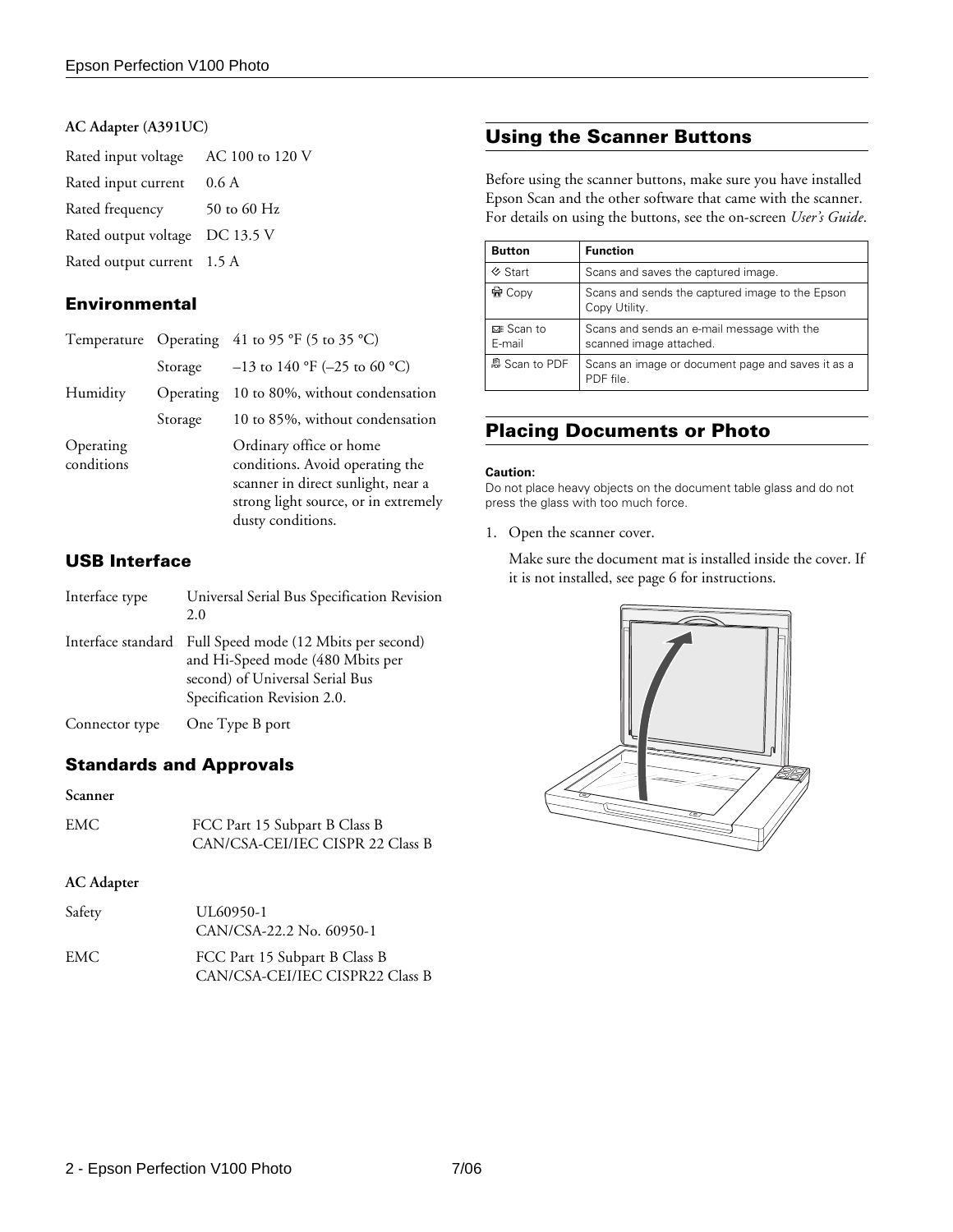2. Place your document or photo on the document table, face down on the glass. Make sure the upper left corner of the document or photo is against the corner of the scanner, next to the arrow mark.



3. An area 0.12 inch (3 mm) from the horizontal and the vertical sides of the scanner glass cannot be scanned. If you place a document in the corner of the document table, move it up and in slightly to avoid cropping.



4. If you are scanning multiple photos at once, position each photo at least 0.8 inch (20 mm) apart from the others.

5. Close the scanner cover gently so that your original does not move.



#### **Note:**

Always keep the document table clean.

Do not leave photos on the document table for an extended period of time as they may stick to the glass.

# **Placing Large or Thick Documents**

When you scan a large or thick document, you can open the scanner cover all the way, so that it lies flat next to the scanner.

- 1. Open the scanner cover.
- 2. Pull the scanner cover straight up.

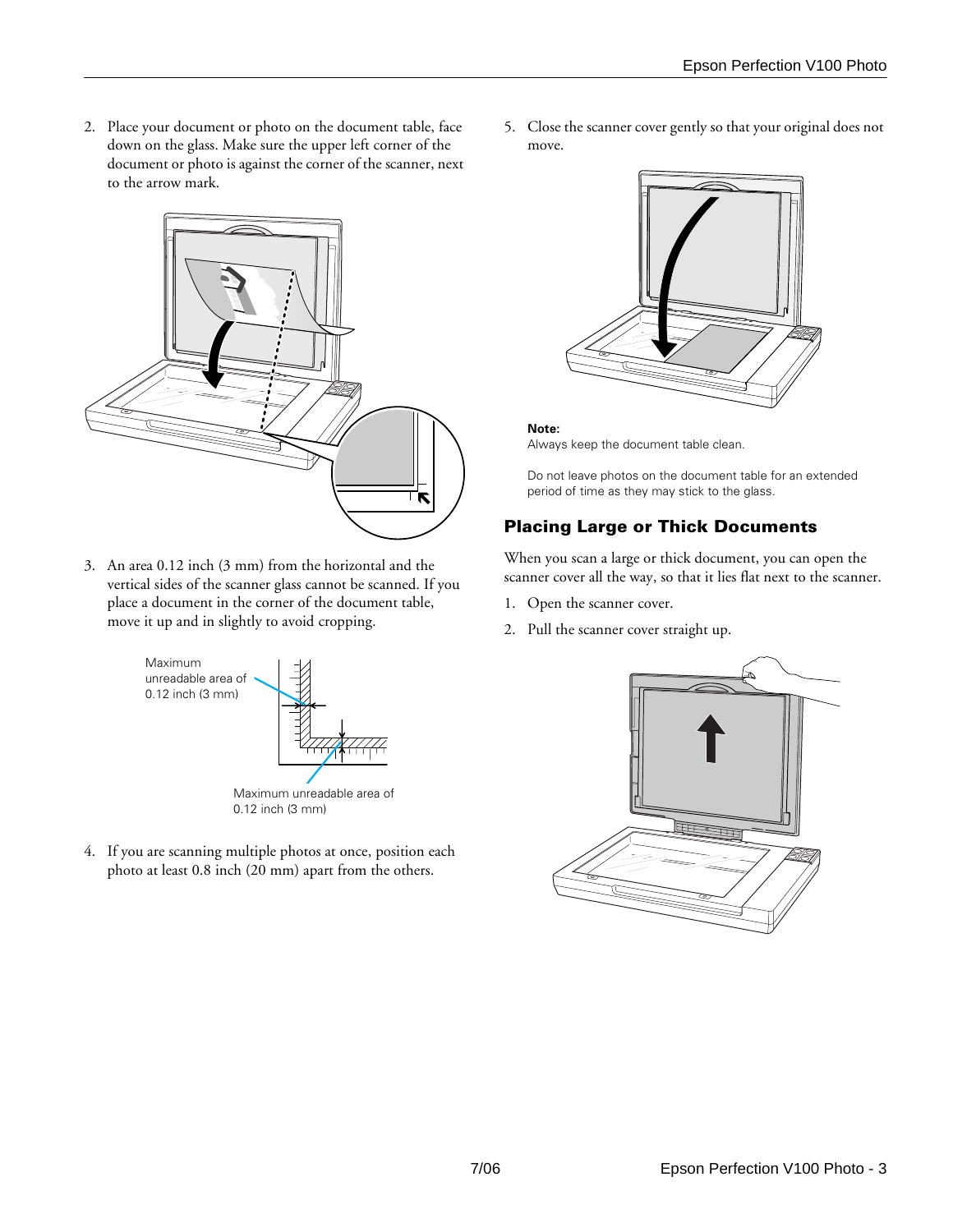3. Lay the cover down flat next to the scanner.



#### **Note:**

When scanning without the scanner cover, gently press down on your document to flatten it.

4. When you are finished scanning, replace the scanner cover.

## **Placing Film or Slides**

#### **Removing the Document Mat**

To scan film strips or slides, you need to remove the document mat from the scanner cover. This uncovers the transparency unit window so your scanner can use it to scan your film or slides.

1. Open the scanner cover and gently slide up the document mat to remove it.



2. Use a non-abrasive microfiber cloth to wipe the document table before placing your film or slides.

To place film for scanning, see the next section.

To place slides for scanning, see page 5.

#### **Placing Film in the Holder**

1. Open the cover of the 35 mm film strip holder.



2. Slide your film strip all the way into the film holder with the shiny base side facing down. Your images and any wording on the film strip should appear backwards on the side that faces up.



#### **Note:**

Hold the edge of the film gently or use gloves to touch the film; otherwise you may damage the film.

Make sure the white stickers on the back of the film holder and the areas around them are not scratched, dusty, or covered in any way. If the areas are obscured, the scanner may have trouble recognizing your film in Full Auto Mode.

Do not cover the small holes in the film holder.

3. Close the cover and press it down until you hear a click.

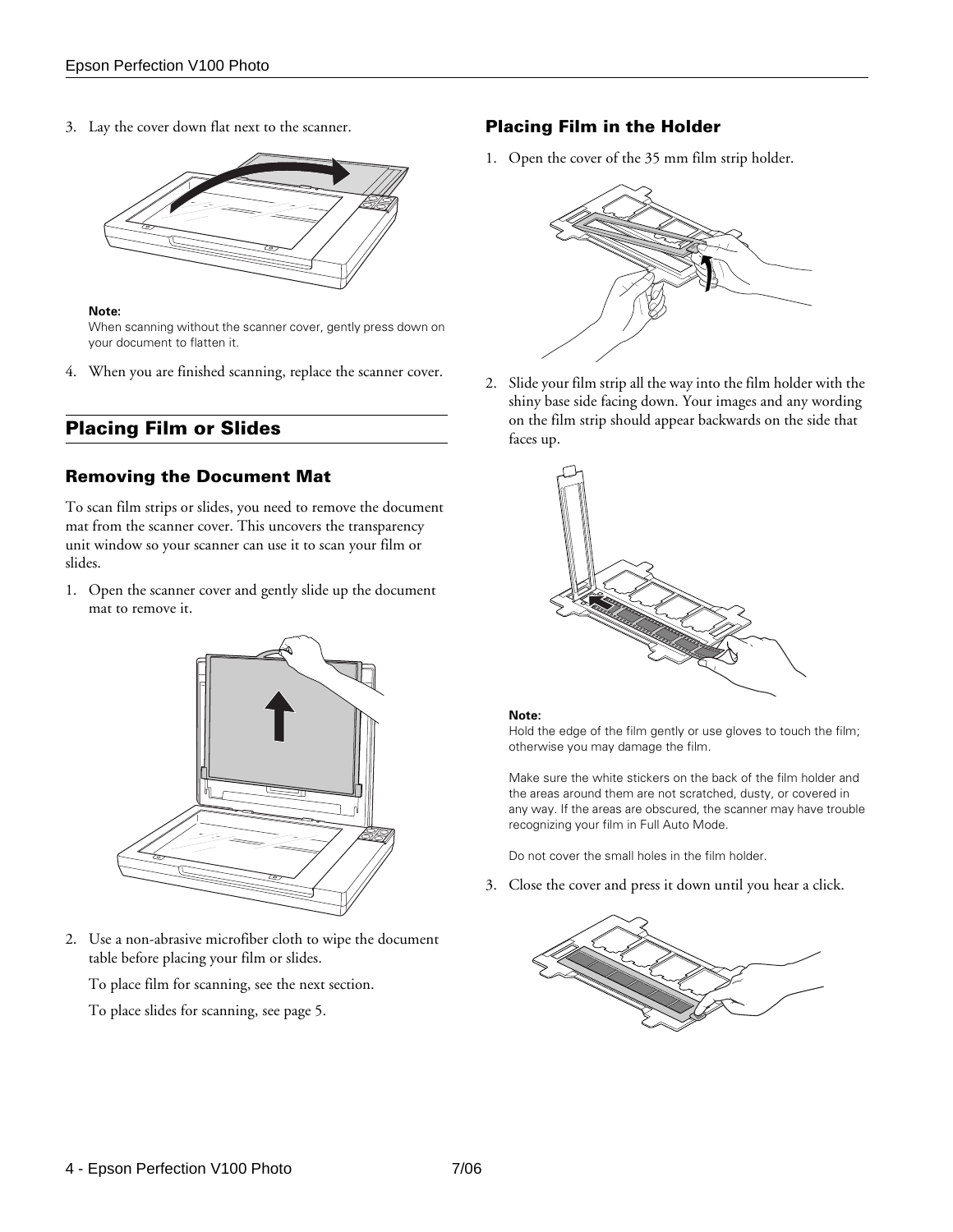4. Make sure the film strip is placed as shown.



5. Place the film holder on the document table so that it is aligned as shown. Make sure the tab with the film icon on the film holder fits into the area with the same icon on the scanner.



- 6. Make sure you removed the document mat. See page 4.
- 7. Close the scanner cover.

When you are finished scanning film, be sure to replace the document mat before scanning documents or photos. See page 6.

# **Placing Slides in the Holder**

You can scan up to four 35 mm slides at a time using the slide portion of the film holder.

#### **Note:**

Make sure the white stickers on the back of the film holder and the areas around them are not scratched, dusty, or covered in any way. If the areas are obscured, the scanner may have trouble recognizing your slides in Full Auto Mode.

Do not cover the small holes on the film holder.

1. Place the film holder on the document table so that it is aligned as shown. Make sure the tab with the slide icon on the film holder fits into the area with the same icon on the scanner.



2. Place up to four slides in the film holder with the shiny base side facing down. Your images should appear backwards on the side that faces up. Your images should be oriented as shown.



#### **Note:**

Make sure you place the long edge of the slide in the film holder as shown above, for both landscape and portrait-oriented photos.

- 3. Make sure you removed the document mat. See page 4.
- 4. Close the scanner cover.

When you are finished scanning slides, be sure to replace the document mat before scanning documents or photos. See page 6.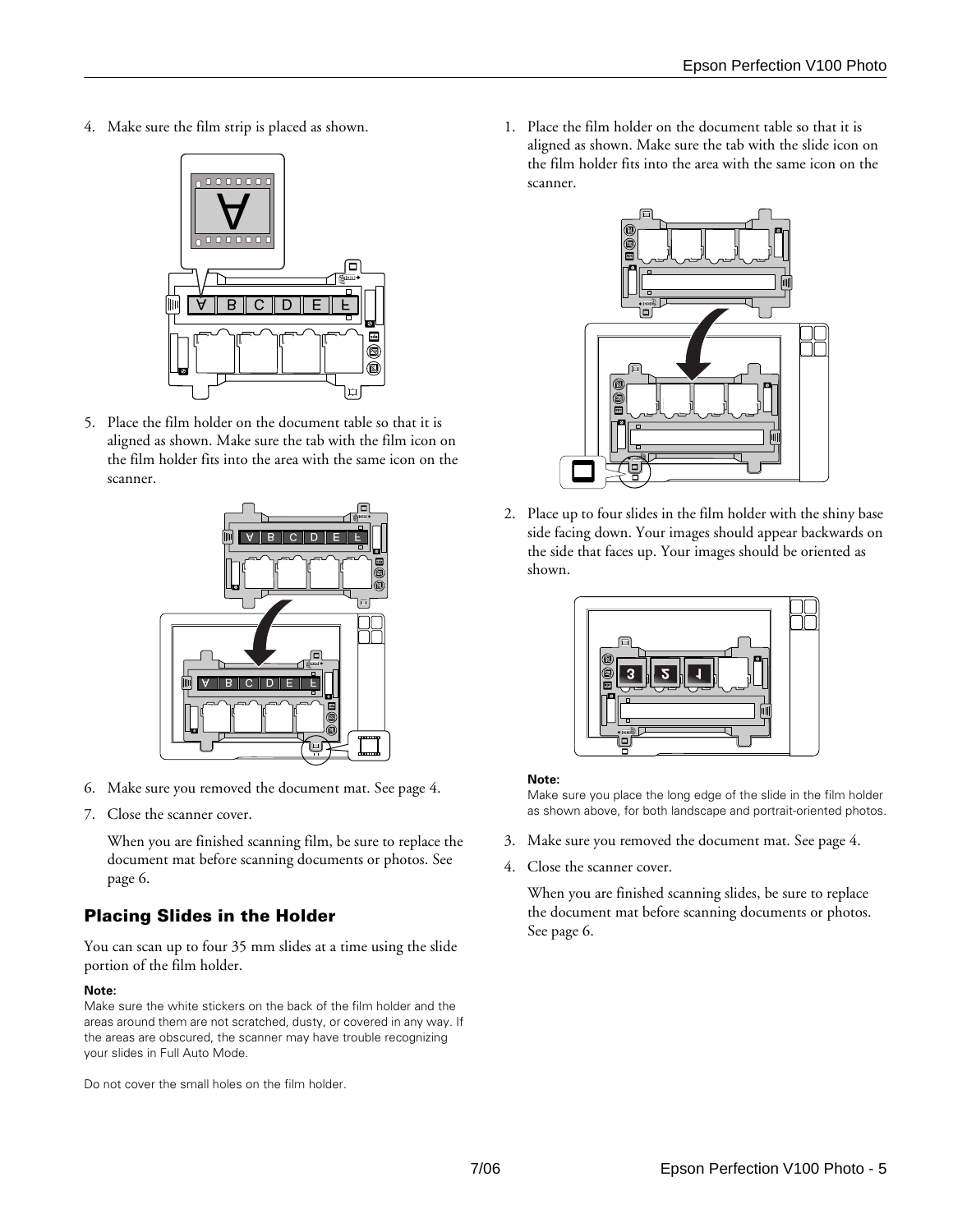## **Storing the Film Holder**

When you are not using the film holder, you can store it inside the scanner cover.

- 1. Open the scanner cover and remove the document mat. For instructions, see page 4.
- 2. Slide the film holder into the scanner cover.



3. Replace the document mat. See the next section for instructions.

## **Replacing the Document Mat**

Replace the document mat by sliding it into the notches in the scanner cover. Make sure the white surface faces outwards.



# **Scanning and Restoring Photos**

Using the Color Restoration feature in Epson Scan, you can transform old, faded, or badly exposed photos into ones with true-to-life color. You can restore printed photos, negative film, or slides automatically as you scan them.

You can use Color Restoration in Epson Scan's Full Auto, Home, or Professional Mode. For detailed steps, see the on-screen *User's Guide*.

|                                       |                      | Specify document type for Full Auto Mode |  |  |  |
|---------------------------------------|----------------------|------------------------------------------|--|--|--|
| ⊙ Photograph/Document                 | $\bigcirc$ Film      |                                          |  |  |  |
| Specify resolution for Full Auto Mode |                      |                                          |  |  |  |
| Photograph/Document:                  | 300<br>$\lor$<br>doi |                                          |  |  |  |
| Film                                  | 300<br>dpi           |                                          |  |  |  |
| Dust Removal                          |                      |                                          |  |  |  |
| Color Restoration                     |                      |                                          |  |  |  |
|                                       |                      |                                          |  |  |  |
| File Save Settings                    |                      |                                          |  |  |  |

#### **Full Auto Mode**



**Home Mode**  Professional Mode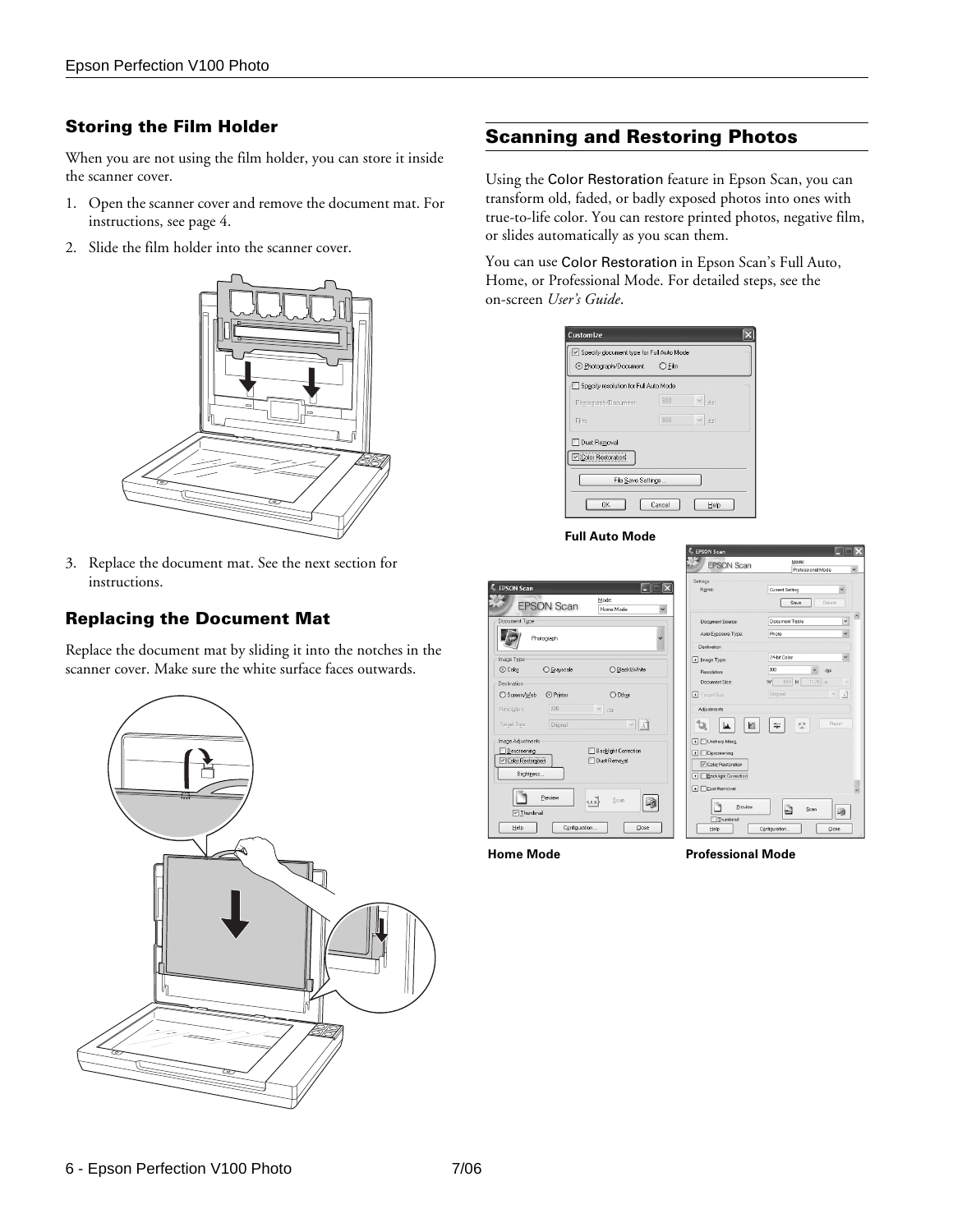## **Removing Dust From Photos, Film, or Slides**

Using the Dust Removal feature in Epson Scan's Full Auto, Home, or Professional Mode, you can virtually "clean" the dust marks from printed photo, film, or slides as you scan them. For detailed steps, see the on-screen *User's Guide*.



**Full Auto Mode**

|                                        |                                                                  | <b>E</b> EPSON Scan                |                                         |                     |
|----------------------------------------|------------------------------------------------------------------|------------------------------------|-----------------------------------------|---------------------|
|                                        |                                                                  | <b>EPSON Scan</b>                  | Mode:<br>Professional Mode              |                     |
| <b>FPSON Scan</b><br><b>EPSON Scan</b> | $\overline{\mathsf{x}}$<br>m<br>Mode:<br>$\check{}$<br>Home Mode | Setings<br>Name:                   | Current Setting<br>Delete<br>Save       |                     |
| Document Type                          |                                                                  | Document Source:                   | v<br>Document Table                     | $\hat{\phantom{a}}$ |
| Photograph                             | $\checkmark$                                                     | Auto Egposure Type:                | Photo                                   |                     |
|                                        |                                                                  | Destination                        |                                         |                     |
| Image Type                             |                                                                  | + Image Type:                      | 24-bit Color<br>ü                       |                     |
| ⊙ Color<br>O Grayscale                 | ○ Blacktlwhite                                                   | <b>Resolution:</b>                 | 300<br>dpi                              |                     |
| Destination                            |                                                                  | Document Size:                     | 8.50<br>$11.70$ in.<br>w<br>H<br>$\sim$ |                     |
| ○ Screen/Web<br>⊙ Printer              | O Other                                                          | Target Size:                       | 고<br>Original<br>$\backsim$             |                     |
| 300<br>Resolution:                     | $\lor$<br>doi                                                    | Adjustments                        |                                         |                     |
| Target Size:<br>Original               | M<br>$\lor$                                                      | ิษ<br>西                            | Reset<br>戀<br>睾                         |                     |
| Image Adjustments                      |                                                                  | + Unsharp Mask                     |                                         |                     |
| Descreening                            | Backlight Correction                                             | $\boxed{+}$ $\boxed{}$ Descreening |                                         |                     |
| Color Restoration                      | Dust Removal                                                     | Color Restoration                  |                                         |                     |
| Brightness                             |                                                                  | <b>Eacklight Correction</b>        |                                         |                     |
|                                        |                                                                  | + V Dust Removal                   |                                         |                     |
| Preview                                | Scan<br>m<br>sa d                                                |                                    |                                         |                     |
| □ Thumbnail                            |                                                                  | Preview                            | B<br>Scan<br>确                          |                     |
| Configuration<br>Help                  | Close                                                            | Thumbnail<br>Help                  | Configuration.<br>Close                 |                     |
|                                        |                                                                  |                                    |                                         |                     |

**Home Mode**  Professional Mode

# **Fixing Backlit Photos**

Using the Backlight Correction feature in Epson Scan's Home or Professional Mode, you can remove shadows from photos that have too much background light. You can fix printed photos, film, or slides automatically as you scan them. For detailed steps, see the on-screen *User's Guide*.

#### **Note:**

Backlight Correction is not available in Full Auto Mode.

|                                                         | – EPSON Scan                       | ▅▆▟                                                           |
|---------------------------------------------------------|------------------------------------|---------------------------------------------------------------|
|                                                         | <b>EPSON Scan</b>                  | Mode:<br>$\checkmark$<br>Professional Mode                    |
| ∝<br><b>EPSON Scan</b><br>E                             | Setings<br>Name:                   | Current Setting<br>$\check{}$                                 |
| Mode:<br><b>EPSON Scan</b><br>$\checkmark$<br>Home Mode |                                    | Delete<br>Save                                                |
| Document Type                                           | Document Source:                   | $\hat{\phantom{a}}$<br>$\ddot{\phantom{0}}$<br>Document Table |
| Photograph                                              | Auto Exposure Type:                | $\ddot{\phantom{0}}$<br>Photo                                 |
|                                                         | Destination                        |                                                               |
| Image Type                                              | + Image Type:                      | $\checkmark$<br>24-bit Color                                  |
| ○ Grayscale<br>○ Black&White<br>⊙ Color                 | <b>Resolution:</b>                 | 300<br>$\check{~}$<br>dpi                                     |
| Destination                                             | Document Size:                     | 8.50<br>W<br>H<br>$11.70$ in.<br>$\sim$                       |
| ⊙ Printer<br>$O$ Other<br>○ Screen/web                  | Target Size:                       | 五<br>Original<br>$\lor$                                       |
| 300<br>$\checkmark$<br>Resolution:<br>dpi               | Adjustments                        |                                                               |
| Original<br>$ V $ $ \Lambda $<br>Target Size:           | ิษ<br>и<br>لما                     | Reset<br>戀<br>÷                                               |
| Image Adjustments                                       | $\boxed{+}$ Unsharp Mask           |                                                               |
| Backlight Correction<br><b>Descreening</b>              | $\boxed{+}$ $\boxed{}$ Descreening |                                                               |
| Dust Removal<br>Color Restoration                       | Color Restoration                  |                                                               |
| Brightness                                              | + V Becklight Correction           |                                                               |
|                                                         | F Dust Removal                     | $\overline{\phantom{a}}$                                      |
| Preview<br>$\mathbf{u}$<br>Scan<br>响                    |                                    |                                                               |
| □ Thumbnail                                             | Preview                            | B<br>Scan<br>电                                                |
| Configuration<br>Help<br>Close                          | Thumbnail<br>Help                  |                                                               |
|                                                         |                                    | Configuration.<br>Close                                       |

# **Reading the Status Light**

If an error occurs, the scanner stops operating and the status light flashes red. This indicates the scanner is not connected to your computer properly or your software is not fully installed. See the *Start Here* sheet that came with your scanner for instructions on installing the scanner software and connecting the scanner to your computer.

After trying these solutions, unplug the scanner, then plug it back in.

If the scanner light is still flashing:

- ❏ The scanner may be malfunctioning.
- ❏ The scanner lamp may need to be replaced.

Contact Epson. See the on-screen *User's Guide* for details.